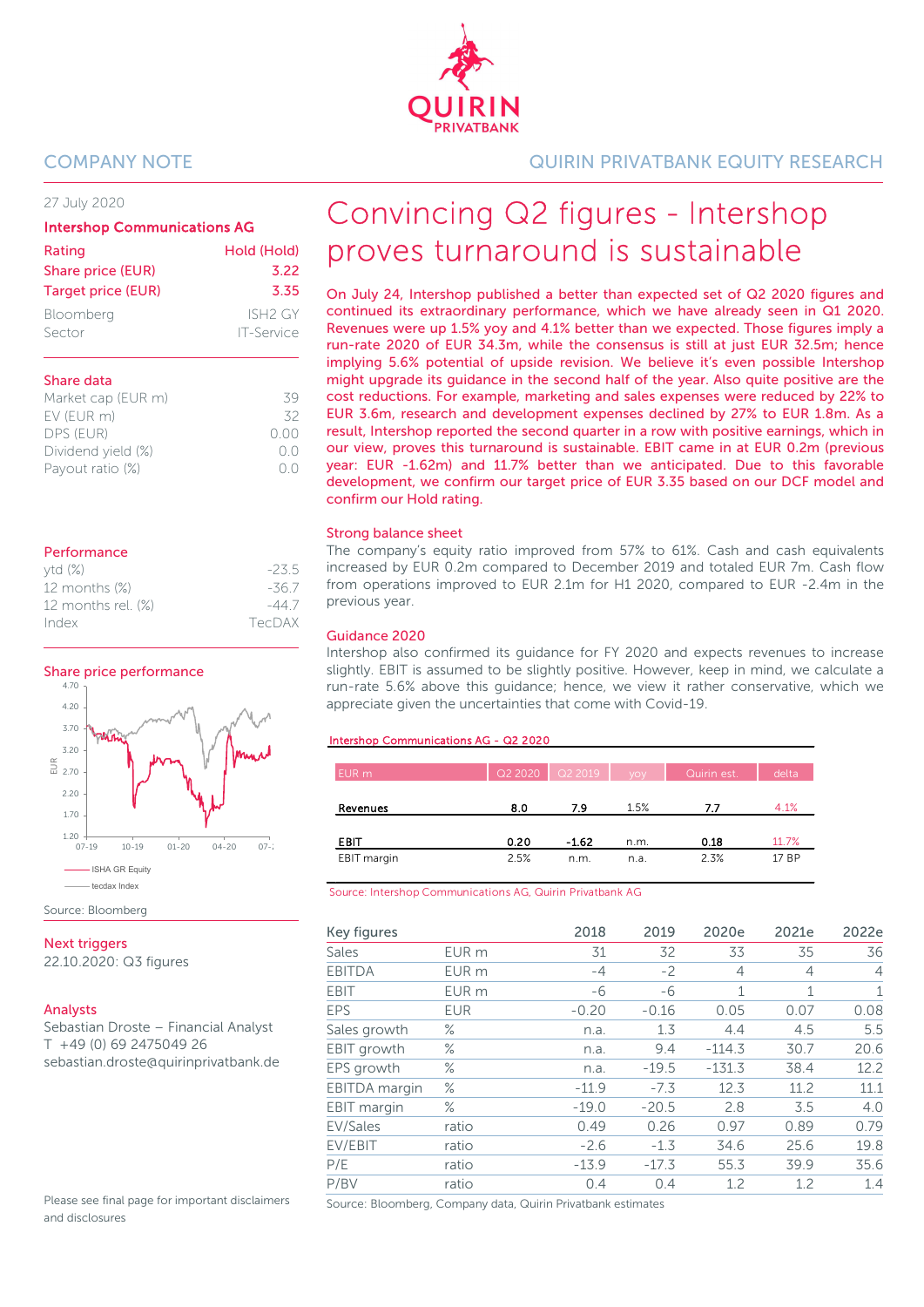### Profit & loss statement

| Profit & loss statement (EUR m)                   | 2018     | <b>YOY</b> | 2019     | YOY      | 2020e   | <b>YOY</b> | 2021e   | <b>YOY</b> | 2022e   | <b>YOY</b> |
|---------------------------------------------------|----------|------------|----------|----------|---------|------------|---------|------------|---------|------------|
| Sales                                             | 31.2     | n.a.       | 31.6     | 1.3%     | 33.0    | 4.4%       | 34.5    | 4.5%       | 36.4    | 5.5%       |
| Cost of sales                                     | $-19.3$  |            | $-20.6$  |          | $-21.5$ |            | $-22.4$ |            | $-23.7$ |            |
| Gross profit                                      | 11.9     |            | 11.1     |          | 11.5    |            | 12.1    |            | 12.7    |            |
| Selling expenses                                  | $-9.6$   |            | $-8.8$   |          | $-6.9$  |            | $-7.2$  |            | $-7.6$  |            |
| General administrative expenses                   | $-3.5$   |            | $-3.4$   |          | $-2.3$  |            | $-2.4$  |            | $-2.5$  |            |
| Research and development costs                    | $-4.7$   |            | $-4.6$   |          | $-3.6$  |            | $-3.8$  |            | $-4.0$  |            |
| Other operating income                            | 0.2      |            | 0.3      |          | 2.9     |            | 3.3     |            | 3.6     |            |
| Other operating expenses                          | $-0.2$   |            | $-1.1$   |          | $-0.7$  |            | $-0.7$  |            | $-0.7$  |            |
| <b>EBITDA</b>                                     | $-3.7$   | n.a.       | $-2.3$   | $-37.3%$ | 4.1     | $-275.0%$  | 3.9     | $-4.9%$    | 4.1     | 4.8%       |
| EBITDA margin (%)                                 | $-11.87$ |            | $-7.35$  |          | 12.32   |            | 11.21   |            | 11.13   |            |
| EBIT                                              | $-5.9$   | n.a.       | $-6.5$   | 9.4%     | 0.9     | $-114.3%$  | 1.2     | 30.7%      | 1.5     | 20.6%      |
| EBIT margin (%)                                   | $-18.96$ |            | $-20.46$ |          | 2.80    |            | 3.50    |            | 4.00    |            |
| Net interest                                      | $-0.1$   |            | $-0.2$   |          | $-0.1$  |            | $-0.1$  |            | $-0.1$  |            |
| Net financial result                              | $-0.1$   |            | $-0.2$   |          | $-0.1$  |            | $-0.1$  |            | $-0.1$  |            |
| Exceptional items                                 | 0.0      |            | 0.0      |          | 0.0     |            | 0.0     |            | 0.0     |            |
| Pretax profit                                     | $-6.1$   | n.a.       | $-6.6$   | 9.4%     | 0.9     | $-112.8%$  | 1.1     | 33.7%      | 1.4     | 22.1%      |
| Pretax margin (%)                                 | $-19.43$ |            | $-20.97$ |          | 2.58    |            | 3.30    |            | 3.81    |            |
| Taxes                                             | $-0.7$   |            | $-0.1$   |          | $-0.1$  |            | $-0.1$  |            | $-0.3$  |            |
| Tax rate (%)                                      | $-11.24$ |            | $-2.17$  |          | 16.00   |            | 13.00   |            | 20.00   |            |
| Earnings after taxes                              | $-5.4$   |            | $-6.5$   |          | 1.0     |            | 1.3     |            | 1.7     |            |
| Group attributable income                         | $-6.8$   | n.a.       | $-6.6$   | $-2.2%$  | 0.7     | $-110.8%$  | 1.0     | 38.4%      | 1.1     | 12.2 %     |
| No. of shares (m)                                 | 34.9     |            | 42.6     |          | 14.2    |            | 14.2    |            | 14.2    |            |
| Earnings per share (EUR)                          | $-0.20$  | n.a.       | $-0.16$  | $-19.5%$ | 0.05    | $-131.3%$  | 0.07    | 38.4%      | 0.08    | 12.2 %     |
| Source: Company data, Quirin Privatbank estimates |          |            |          |          |         |            |         |            |         |            |

Convincing Q2 figures - Intershop proves turnaround is sustainable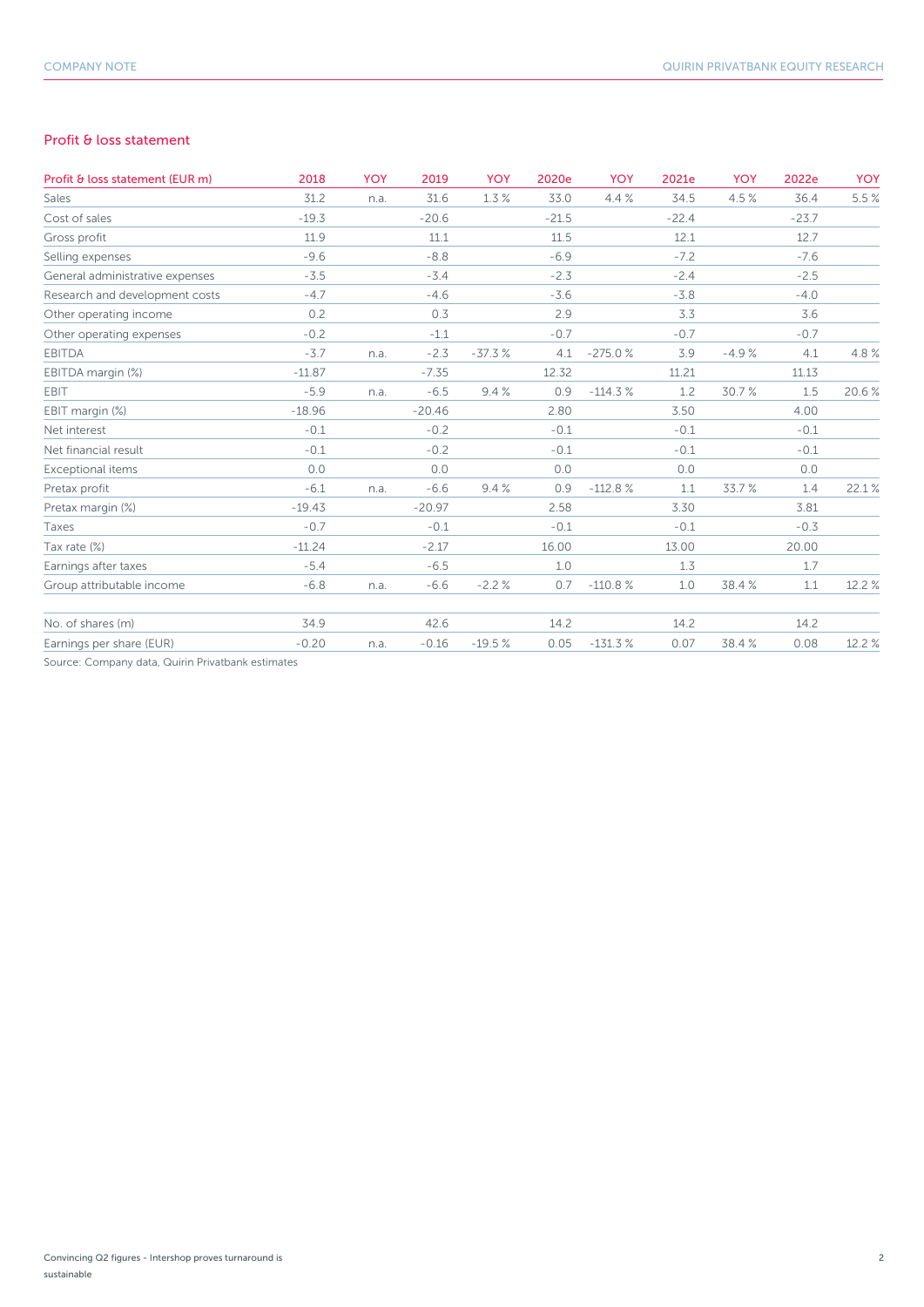#### Balance sheet

| Balance sheet (EUR m)                 | 2018    | YOY  | 2019    | <b>YOY</b> | 2020e | <b>YOY</b> | 2021e | <b>YOY</b> | 2022e | <b>YOY</b> |
|---------------------------------------|---------|------|---------|------------|-------|------------|-------|------------|-------|------------|
| Assets                                |         |      |         |            |       |            |       |            |       |            |
| Cash and cash equivalents             | 7.2     |      | 7.7     |            | 9.1   |            | 10.2  |            | 12.2  |            |
| Accounts receivables                  | 4.0     |      | 5.5     |            | 5.8   |            | 6.0   |            | 6.4   |            |
| Inventories                           | 1.1     |      | 1.4     |            | 1.4   |            | 1.5   |            | 1.6   |            |
| Other current assets                  | 0.0     |      | 0.0     |            | 0.0   |            | 0.0   |            | 0.0   |            |
| Tax claims                            | 0.1     |      | 0.1     |            | 0.1   |            | 0.1   |            | 0.1   |            |
| Total current assets                  | 12.3    | n.a. | 14.6    | 18.8%      | 16.3  | 11.4 %     | 17.7  | 8.5%       | 20.1  | 13.7%      |
| Fixed assets                          | 0.7     |      | 0.6     |            | 0.1   |            | 0.2   |            | 0.5   |            |
| Goodwill                              | 4.5     |      | 4.5     |            | 4.5   |            | 4.5   |            | 4.5   |            |
| Other intangible assets               | 5.1     |      | 5.4     |            | 5.4   |            | 5.4   |            | 5.4   |            |
| Financial assets                      | 0.0     |      | 0.0     |            | 0.0   |            | 0.0   |            | 0.0   |            |
| Deferred taxes                        | 0.1     |      | 0.1     |            | 0.1   |            | 0.1   |            | 0.1   |            |
| Other fixed assets                    | 0.0     |      | 2.4     |            | 2.4   |            | 2.4   |            | 2.4   |            |
| <b>Total fixed assets</b>             | 10.4    | n.a. | 13.0    | 25.7%      | 12.5  | $-3.9%$    | 12.6  | 0.8%       | 12.9  | 2.5%       |
| <b>Total assets</b>                   | 22.7    | n.a. | 27.6    | 21.9%      | 28.8  | 4.2%       | 30.3  | 5.1%       | 33.0  | 9.0%       |
| Equity & Liabilities                  |         |      |         |            |       |            |       |            |       |            |
| Subscribed capital                    | 34.9    |      | 42.6    |            | 14.2  |            | 14.2  |            | 14.2  |            |
| Reserves & other                      | 9.7     |      | 1.1     |            | 1.1   |            | 1.1   |            | 1.1   |            |
| Revenue reserves                      | $-30.9$ |      | $-27.9$ |            | 1.2   |            | 2.2   |            | 4.3   |            |
| Accumulated other comprehensive       | 0.0     |      | 0.0     |            | 0.0   |            | 0.0   |            | 0.0   |            |
| Shareholder's equity                  | 13.6    | n.a. | 15.7    | 15.3%      | 16.4  | 4.5%       | 17.4  | 6.0%       | 19.5  | 12.1%      |
| Minorities                            | 0.0     |      | 0.0     |            | 0.0   |            | 0.0   |            | 0.0   |            |
| Shareholder's equity incl. minorities | 13.6    | n.a. | 15.7    | 15.3%      | 16.4  | 4.5%       | 17.4  | 6.0%       | 19.5  | 12.1%      |
| Long-term liabilities                 |         |      |         |            |       |            |       |            |       |            |
| Pension provisions                    | 0.0     |      | 0.0     |            | 0.0   |            | 0.0   |            | 0.0   |            |
| <b>Financial liabilities</b>          | 3.0     |      | 1.6     |            | 1.6   |            | 1.6   |            | 1.6   |            |
| Tax liabilities                       | 0.2     |      | 0.1     |            | 0.1   |            | 0.1   |            | 0.1   |            |
| Other liabilities                     | 0.1     |      | 0.2     |            | 0.2   |            | 0.2   |            | 0.2   |            |
| Total long-term debt                  | 3.4     | n.a. | 1.8     | $-46.8%$   | 1.8   | 0.6%       | 1.8   | 0.7 %      | 1.9   | 0.9%       |
| Short-term debt                       |         |      |         |            |       |            |       |            |       |            |
| Other provisions                      | 0.3     |      | 0.4     |            | 0.4   |            | 0.5   |            | 0.5   |            |
| Trade payables                        | 1.5     |      | 1.7     |            | 1.7   |            | 1.8   |            | 1.9   |            |
| Financial debt                        | 0.0     |      | 0.0     |            | 0.0   |            | 0.0   |            | 0.0   |            |
| Other liabilities                     | 2.3     |      | 4.7     |            | 4.9   |            | 5.2   |            | 5.4   |            |
| Total short-term debt                 | 4.1     | n.a. | 6.8     | 67.1%      | 7.1   | 4.4 %      | 7.4   | 4.5%       | 7.8   | 5.5 %      |
| Total equity & liabilities            | 22.7    | n.a. | 27.6    | 21.9%      | 28.8  | 4.2%       | 30.3  | 5.1%       | 33.0  | 9.0%       |

Source: Company data, Quirin Privatbank estimates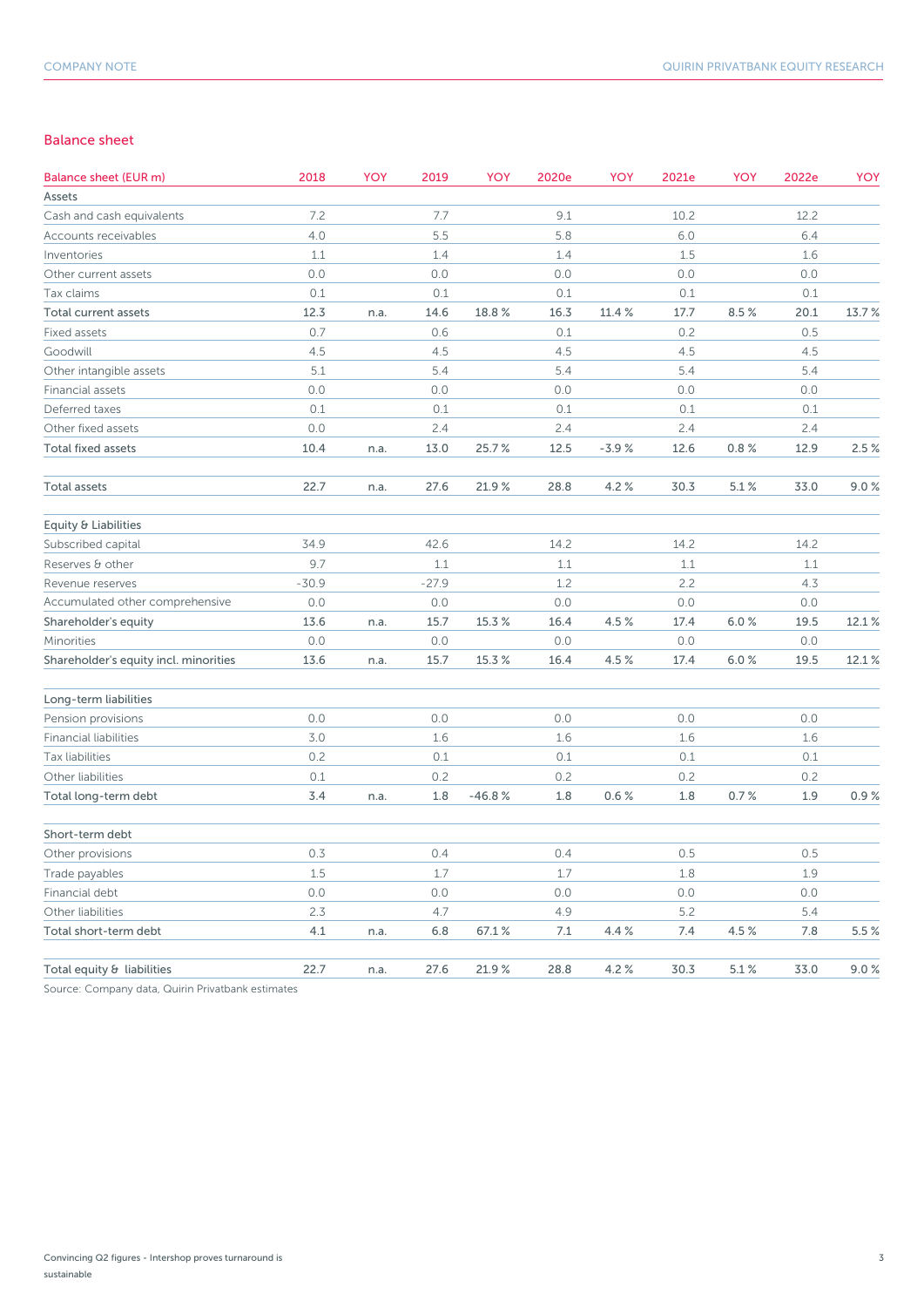### Financial key ratios

| <b>Key ratios</b>          | 2018    | 2019    | 2020e    | 2021e   | 2022e   |
|----------------------------|---------|---------|----------|---------|---------|
| Per share data (EUR)       |         |         |          |         |         |
| EPS                        | $-0.20$ | $-0.16$ | 0.05     | 0.07    | 0.08    |
| Book value per share       | 0.4     | 0.4     | 1.2      | 1.2     | 1.4     |
| Free cash flow per share   | 0.1     | 0.1     | 0.1      | $0.0\,$ | 0.0     |
| Dividend per share         | 0.00    | 0.00    | 0.00     | 0.00    | 0.00    |
| Valuation ratios           |         |         |          |         |         |
| EV/Sales                   | 0.49    | 0.26    | 0.97     | 0.89    | 0.79    |
| EV/EBITDA                  | $-4.2$  | $-3.5$  | 7.9      | 8.0     | 7.1     |
| EV/EBIT                    | $-2.6$  | $-1.3$  | 34.6     | 25.6    | 19.8    |
| P/E                        | $-13.9$ | $-17.3$ | 55.3     | 39.9    | 35.6    |
| P/B                        | 0.4     | 0.4     | 1.2      | 1.2     | 1.4     |
| Dividend yield (%)         | $0.0$   | 0.0     | $0.0$    | 0.0     | 0.0     |
| Growth                     |         |         |          |         |         |
| Sales growth (%)           | n.a.    | 1.3     | 4.4      | 4.5     | 5.5     |
| EBITDA growth (%)          | n.a.    | $-37.3$ | $-275.0$ | $-4.9$  | 4.8     |
| EBIT growth (%)            | n.a.    | 9.4     | $-114.3$ | 30.7    | 20.6    |
| EPS growth (%)             | n.a.    | $-19.5$ | $-131.3$ | 38.4    | 12.2    |
| Profitability ratios       |         |         |          |         |         |
| EBITDA margin (%)          | $-11.9$ | $-7.3$  | 12.3     | 11.2    | 11.1    |
| EBIT margin (%)            | $-19.0$ | $-20.5$ | 2.8      | 3.5     | 4.0     |
| Net margin (%)             | $-21.7$ | $-21.0$ | 2.2      | 2.9     | 3.0     |
| Financial ratios           |         |         |          |         |         |
| Total equity (EUR m)       | 13.6    | 15.7    | 16.4     | 17.4    | 19.5    |
| Equity ratio (%)           | 60.2    | 56.9    | 57.1     | 57.6    | 59.2    |
| Net financial debt (EUR m) | $-4.2$  | $-6.2$  | $-7.5$   | $-8.6$  | $-10.6$ |
| Net debt/Equity            | 0.6     | 0.6     | 0.6      | 0.6     | 0.6     |
| Interest cover             | 37.4    | 36.8    | $-10.3$  | $-13.5$ | $-16.3$ |
| Net debt/EBITDA            | 1.1     | 2.7     | $-1.9$   | $-2.2$  | $-2.6$  |
| Payout ratio (%)           | 0.0     | $0.0$   | 0.0      | 0.0     | 0.0     |
| Working Capital (EUR m)    | $1.8\,$ | 1.9     | 2.0      | 2.1     | 2.2     |
| Working capital/Sales      | 0.06    | 0.06    | 0.06     | 0.06    | 0.06    |

Source: Company data, Quirin Privatbank estimates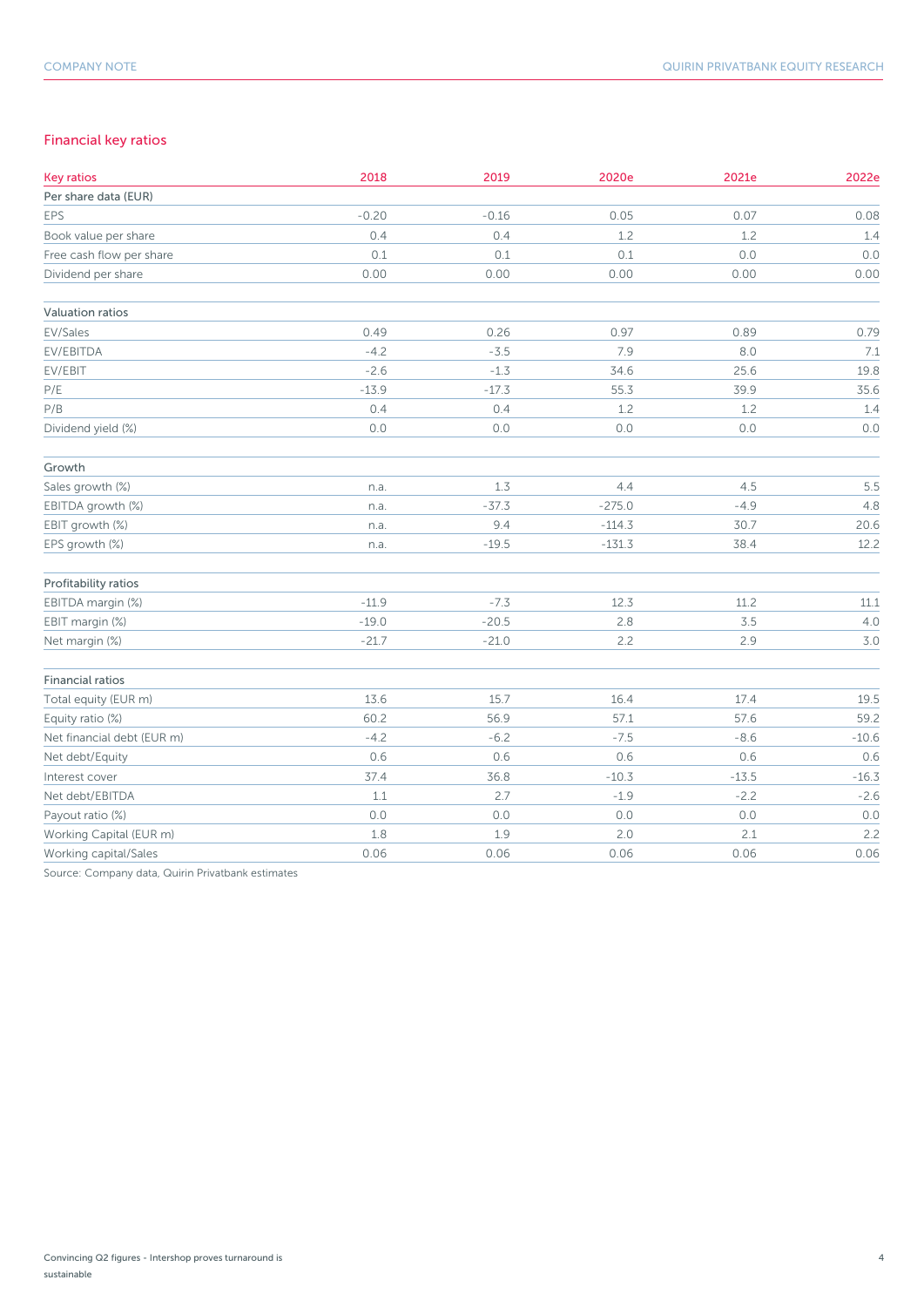## Legal Disclaimer

This report was completed 27/07/2020 12:56 CEST (Delegierte Verordnung 2016/958, Artikel 3 Absatz 1e)

This document has been prepared by Quirin Privatbank AG (hereinafter referred to as "the Bank"). This document does not claim completeness regarding all the information on the stocks, stock markets or developments referred to in it. On no account should the document be regarded as a substitute for the recipient procuring information for himself/herself or exercising his/her own judgments.

The document has been produced for information purposes for institutional clients or market professionals. Private customers, into whose possession this document comes, should discuss possible investment decisions with their customer service officer as differing views and opinions may exist with regard to the stocks referred to in this document.

This document is not a solicitation or an offer to buy or sell the mentioned stock.

The document may include certain descriptions, statements, estimates, and conclusions underlining potential market and company development. These reflect assumptions, which may turn out to be incorrect. The Bank and/or its employees accept no liability whatsoever for any direct or consequential loss or damages of any kind arising out of the use of this document or any part of its content.

Any forecasts or price targets shown for companies discussed in this document may not be achieved due to multiple risk factors including without limitation market volatility, sector volatility, corporate actions, the unavailability of complete and accurate information. For investments in foreign markets and instruments there are further risks, generally based on changes in economic and political environment, changes in financial conditions of the relevant company, on exchange rate changes, etc.

The Bank and/or its employees may hold, buy or sell positions in any securities mentioned in this document, derivatives thereon or related financial products. The Bank and/or its employees may underwrite issues for any securities mentioned in this document, derivatives thereon or related financial products or seek to perform capital market or underwriting services.

The Bank reserves all the rights in this document.

The preparation of this document is subject to regulation by German Law.

Remarks regarding to U.K. clients: Distribution of this material in the U.K.is governed by the FSA Rules. This Report is intended only for distribution to Professional Clients or Eligible Counterparties (as defined under the rules of the FSA) and is not directed at Retail Clients (as defined under the rules of the FSA).

#### Disclosures in respect of section 85 of the German Securities Trading Act, the market abuse regulation and the Commission Delegated Regulation (EU) 2016/958

Section 85 of the German Securities Trading Act in combination with the European regulations requires an enterprise preparing a securities analyses to point possible conflicts of interest with respect to the company that is the subject of the analyses. Catalogue of potential conflicts of interest:

- 1. The Bank and/or its affiliate(s) own a net long or short position exceeding the threshold of 0,5% of the total issued share capital of the company that is the subject of the Research Document, calculated in accordance with Article 3 of regulation (EU) No 236/2012 and with Chapter III and IV of Commission Delegated Regulation (EU) No 918/2012
- 2. The company that is the subject of the Research Document owns 5% or more in the total issued share capital of the Bank and/or its affiliate(s)
- 3. The Bank and/or its affiliate(s) was Lead Manager or Co-Lead Manager over the previous 12 months of a public offering of analyzed company
- 4. The Bank and/or its affiliate(s) act as Market Maker or Designated Sponsor for the analyzed company
- 5. The Bank and/or its affiliate(s) over the previous 12 months has been providing investment banking services for the analyzed company for which a compensation has been or will be paid
- 6. The responsible analyst named in this report disclosed a draft of the analysis set forth in this Research Document to the company that is the subject of this Research Document for fact reviewing purposes and changes were made to this Research Document before publication
- 7. The Bank and/or its affiliate(s) effected an agreement with the analyzed company for the preparation of the financial analysis
- 8. The Bank and/or its affiliate(s) holds a trading position in shares of the analyzed company
- 9. The Bank and/or its affiliate(s) has other important financial interests in relation to the analyzed company

In relation to the security or financial instrument discussed in this analyses the following possible conflict of interest exists: (7)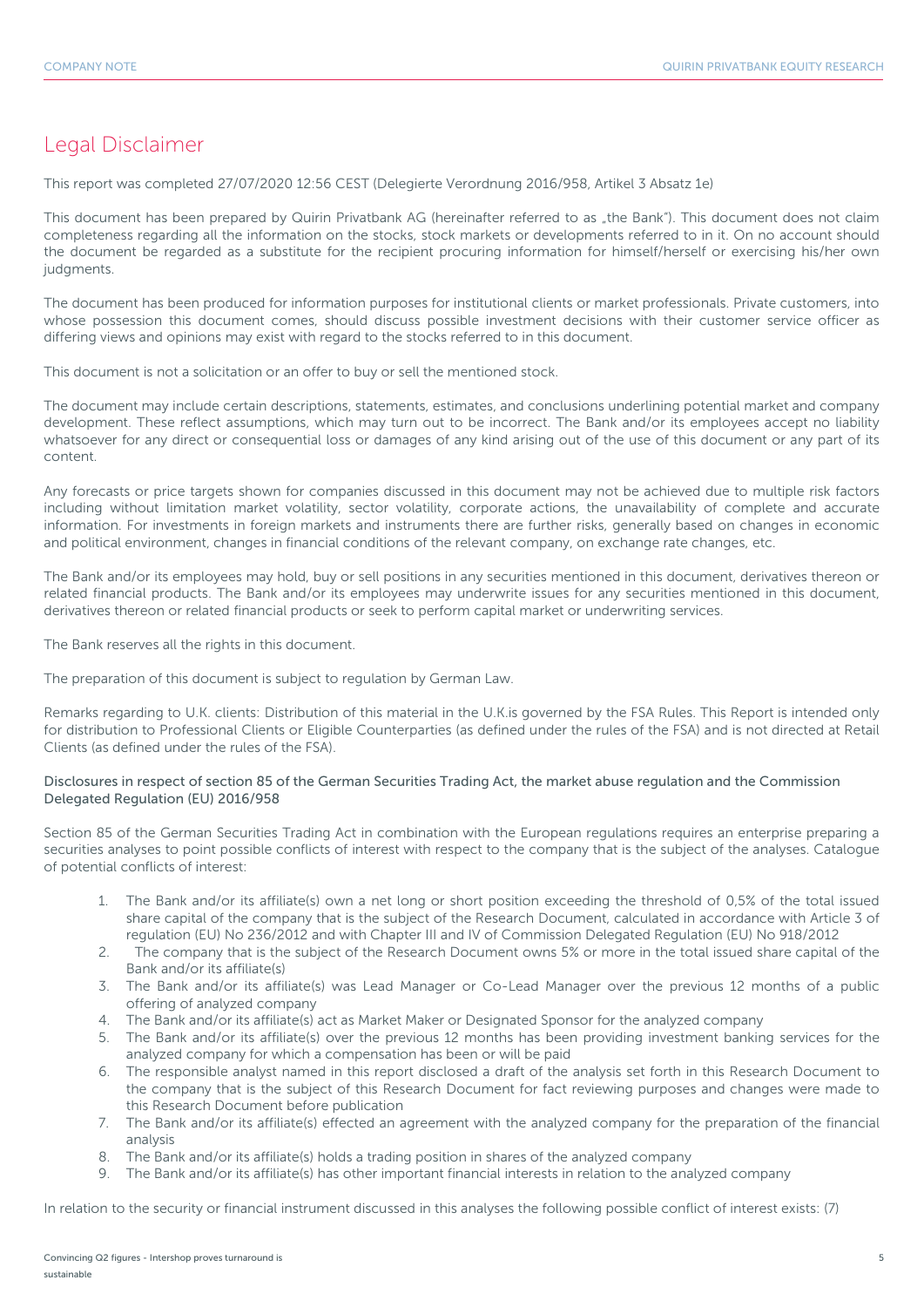The Bank have set up effective organizational administrative arrangements to prevent and avoid possible conflicts of interest and, where applicable, to disclose them. The Quirin research analysts involved in issuing research reports operate independently of Quirin Investment Banking business. Information barriers and procedures are in place between the research analysts and staff involved in securities trading for the account of Quirin or clients to ensure the price sensitive information is treated according to applicable laws and regulations.

The valuation underlying the rating of the company analyzed in this report is based on generally accepted and widely used methods of fundamental valuation, such as the DCF model, Free Cash Flow Value Potential, peer group comparison and – where applicable – a sum-of-the-parts model.

We do not commit ourselves in advance to whether and in which intervals an update is made. The document and the recommendation and the estimations contained therein are not linked – whether directly or indirectly – to the compensation of the analyst responsible for the document.

All share prices given in this equity analysis are closing prices from the last trading day before the publication date stated, unless another point in time is explicitly stated.

The rating in this report are based on the analyst´s expectation of the absolute change in stock price over a period of 6 to 12 months and reflect the analyst´s view of the potential for change in stock price as a percentage. The BUY and SELL ratings reflect the analyst´s expected high change in the value of the stock.

The levels of change expressed in each rating categories are:

 $BUY > +10%$ 

 $HOLD \le -10\%$  and  $\le +10\%$ 

 $SFII > -10%$ 

#### Analyst certification

Sebastian Droste, financial analyst, hereby certifies that all of the views expressed in this report accurately reflect my personal views about any and all of the subject securities or issuers discussed herein. In addition, I hereby certify that no part of my compensation was, is, or will be, directly or indirectly related to the specific recommendations or views expressed in this research report, nor is it tied to any specific investment banking transaction performed by the Bank or its affiliates.

#### Price and Rating History (last 12 months)

| Date       | Price target-EUR | Rating      | Initiation |
|------------|------------------|-------------|------------|
| 27 07 2020 | 3.35             | <b>Hold</b> |            |
| 19.02.2020 | 2 42             | <b>Hold</b> |            |
| 08.11.2019 | N 80             | <b>Hold</b> | 11 12 2018 |

Bank distribution of ratings and in proportion to investment banking services can be found on the internet at the following address:

#### https://www.quirinprivatbank.de/kapitalmarktgeschaeft/institutionelles-research

Bank disclosures, conflict of interest on complete list of financial analysis on the last 12 month can be found on the internet at the following address:

#### https://research.quirinprivatbank.de/content/disclosures

#### Competent supervisory authority

Bundesanstalt für Finanzdienstleistungsaufsicht - BaFin – (Federal Financial Supervisory Authority), Graurheindorfer Str. 108 , 53117 Bonn

#### Contact Quirin Privatbank AG Frankfurt am Main

Schillerhaus / Schillerstraße 20 / 60313 Frankfurt am Main

Management Board: Karl Matthäus Schmidt • Johannes Eismann •